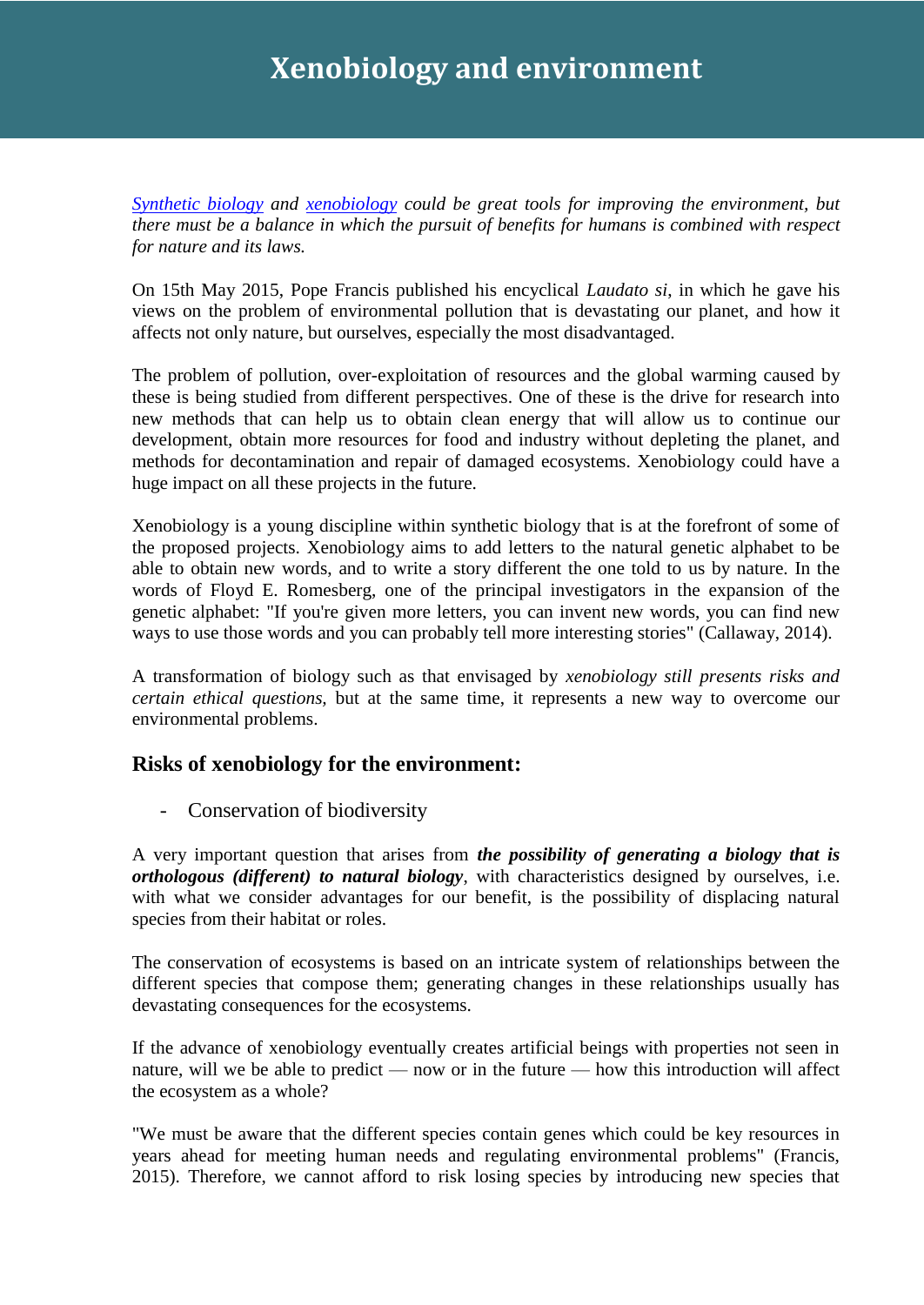benefit us in the short term, believing that we will be able to get everything we need from these new uses of technology.

Furthermore, the conservation of ecosystems and species, although often disguised as defence of the planet, is conditioned by the economic factor, i.e. because it produces a benefit for the more advanced societies. If these benefits are obtained by xenobiological organisms, cheaper and more efficient, will these societies stop investing to continue protecting the most vulnerable ecosystems and species?

In the words of Pope Francis to the European Parliament (Francis, 2014), we are the "stewards, but not masters" of nature and the world.

Therefore, as stewards, and considering the ethical principle of "the protection of ecosystems and the environment" formulated by E. Sgreccia (Sgreccia, 2009), obtaining new species or life forms cannot distract us from the protection that we must provide to natural species and ecosystems. It is not enough to think of other species only as eventual exploitable "resources", forgetting that they have a value in themselves (Francis, 2015a).

"The establishment of a legal framework which can set clear boundaries and ensure the protection of ecosystems has become indispensable; otherwise, the new power structures based on the techno-economic paradigm may overwhelm not only our politics but also freedom and justice" (Francis, 2015a).

As Pope Francis tells us, we must be very vigilant so that the laws protect the environment and do not give free rein to a runaway technology, without measuring the damage that we could cause to all mankind.

Biosecurity (Biosafety)

According to the World Health Organization, biosafety is the prevention of unintentional exposure to pathogens and toxins or their accidental release into the environment. (WHO, 2006)

Environmental biosecurity can be compromised by unexpected reactions of the organisms generated by synthetic biology with natural organisms, creating risks for both the environment and for humans themselves.

These biosecurity risks arise from research, in both genetic engineering and in certain disciplines of synthetic biology. They use the manipulation of DNA from different organisms, generating other new ones, but with the same genetic base. In a manner of speaking, they maintain the same programming language, so they can give rise to mutations, cross-linking or horizontal transfer of genes between artificial and natural organisms, with the subsequent risk that this would have for nature and for man.

Unlike other forms of synthetic biology, xenobiology uses information coding systems different to those of the natural species. i.e. the XNA and DNA of the different organisms are not compatible with each other. To continue the aforementioned simile of computer programming, they use different programming languages. Therefore, cross-linking of genetic information between natural and xenobiological organisms is not possible, a priori.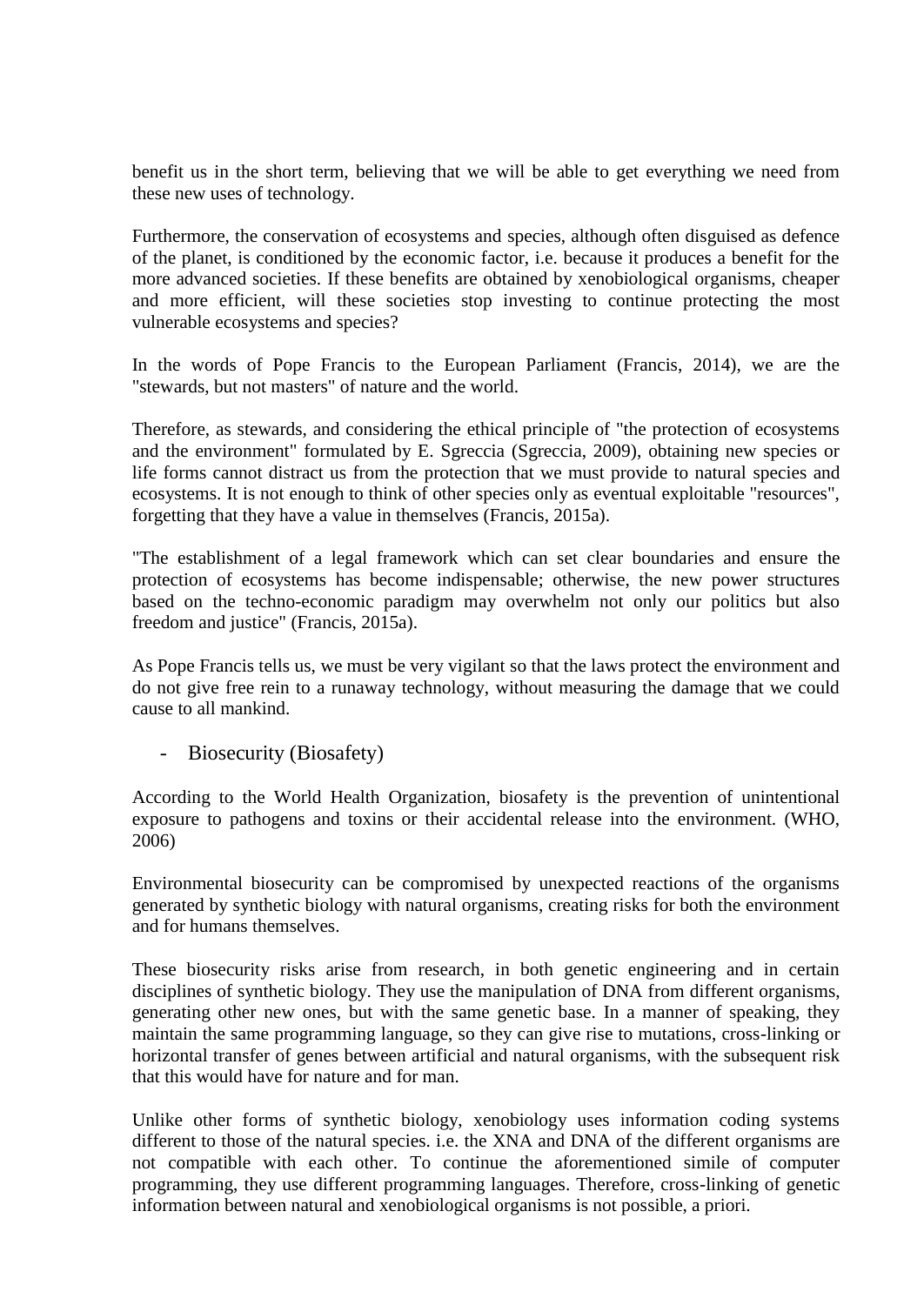These properties of xenobiology therefore make it a firewall to protect nature, living organisms and the genetic integrity of man (Schmidt, 2010). It therefore fits the ethical principle of "protection of ecosystems and environment" (Sgreccia, 2009) perfectly, as man must preserve the natural setting from the damaging interactions that organisms created with extended genetic codes could cause. Establishing an orthologous biology is much safer form of control than all the control measures that can be taken in organisms that are genetically modified based on their natural composition.

## **Justice, dignity and interests**

Previously, we described the multiple advantages for the planet that we can obtain if, thanks to synthetic biology and xenobiology, we have new biofuels, improvements in agriculture, products that we now take from nature with the consequent damage to ecosystems, etc.

At the XXI Convention on Climate Change held in Paris in December 2015, Pope Francis warned of the need to "achieve global and 'transformational' agreement based on the principles of solidarity, justice, equality and participation; an agreement which targets three complex and interdependent goals: lessening the impact of climate change, fighting poverty and ensuring respect for human dignity" (Francis, 2015).

Therefore, if the research and benefits that are obtained with the products of synthetic biology are not managed justly, i.e. if the countries with most technological advances and wealth do not include other countries, inequality between humans on the planet will increase exponentially.

Many people currently earn their livelihood from the exploitation of natural resources, which supply the wealthiest countries. ETC Group, in their report to the Convention on Biological Diversity, warns of the appearance of certain substances, such as vanilla or palm oil, obtained by organisms modified by synthetic biology, which aim to replace products that are obtained today by farming, and are the livelihood of millions of people in less developed countries. The case of palm oil alone, it is estimated to negatively impact 25 million people from countries like the Philippines, Malaysia and India. (ETC Group, 2013)

For the sake of the good of the planet, we cannot look favourably at the increasing distance between countries with greater and lesser technological power. The dignity of persons — each and every one of them — is above the common good.

At this point, it is very important to highlight the difference between two concepts that tend to be confused and mixed up, namely the interest and dignity of the person. In society, when we talk about the common good, we think of the interests of the population as a whole, and we can often abuse the individual interests of certain people, as is the case of construction of a road, for example. In this case, there is no doubt that interest for the common good wins over individual interests.

However, in the case of biomedical research, the difference is often not as clear, and these two concepts tend to be confused. There is a tendency to lessen the dignity of the weakest or ignore it in the interest of the strongest. For example, when there is the possibility of using embryos in order to cure diseases, the interest of the investigators or the patients themselves,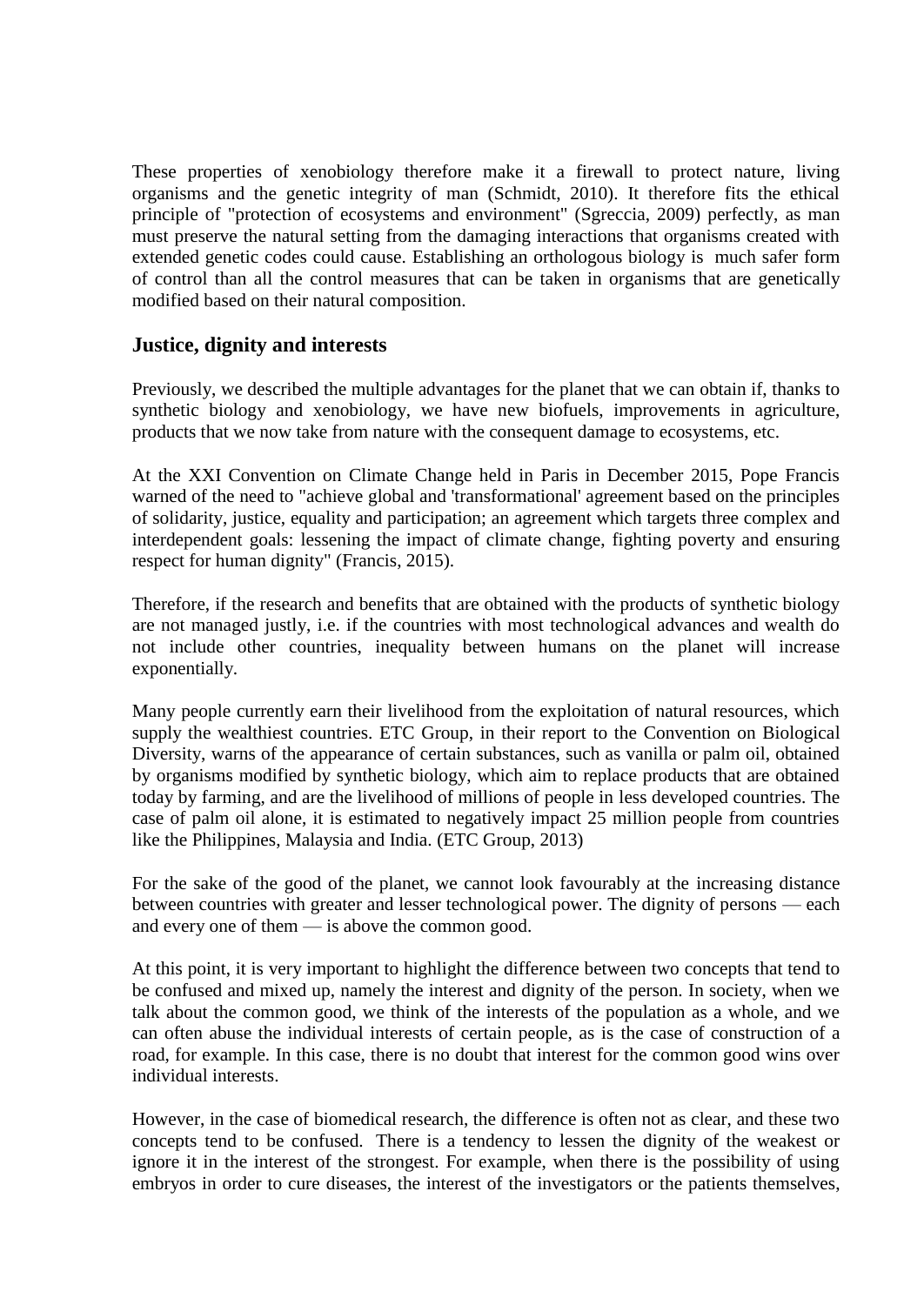who press for these human beings to be used as research material, destroy the dignity possessed by the embryo as the human being that it is.

Something similar occurs in the case of synthetic biology. We have to weigh up whether the interests of the more developed countries collide not only with the interests of less developed countries, but mainly with the dignity of the people who live in these places.

International organisations must deeply consider the direct and indirect consequences that may arise from the use of these new technologies in countries with a lower degree of technological development and more based on manufacture, and especially the negative impact that it will have on people from these regions.

In summary, synthetic biology and xenobiology could be great tools for improving the environment, but there must be a balance in which the pursuit of benefits for humans is combined with respect for nature and its laws and the other beings that share the world with them and which, we must not forget, has been left by God in our care. We must remember that we are "stewards, but not masters" of Creation (Francis, 2014).

More of biotechnology and the ecosystem read [HERE](http://www.observatoriobioetica.org/2016/05/ecosystems-could-be-affected-by-two-mixed-techniques-of-genome-editing/13519)

Bibliography

Callaway, E. (2014). First life with "alien" DNA. Nature News.

http://doi.org/10.1038/nature.2014.15179ETC Group. (2013).

Potential Impacts of Synthetic Biology on Livelihoods and Biodiversity: Eight Case Studies on Commodity Replacement: A Submission to the Convention on Biological Diversity from ETC Group (p. 27).

CONVENTION ON BIOLOGICAL DIVERSITY. Retrieved from https://www.cbd.int/doc/emerging-issues/emergingissues-2013-07-ETCGroup%281%29 en.pdf

Francisco, P. (2014, November 25). Visit to the European Parliament (Strasburg, 25 November 2014). Retrieved June 6, 2016, from

https://w2.vatican.va/content/francesco/en/speeches/2014/november/documents/papafrancesco\_20141125\_strasburgo-parlamento-europeo.html

Francisco, P. (2015a). Laudato Si: sobre el cuidado de la casa común. Palabra. Retrieved from http://dspace.sanagustin.edu.pe:8080/jspui/handle/123456789/159

Francisco, P. (2015b, November 26). Apostolic Journey – Kenya: Visit to the United Nations Office at Nairobi (26 November 2015) | Francis. Retrieved June 14, 2016, from